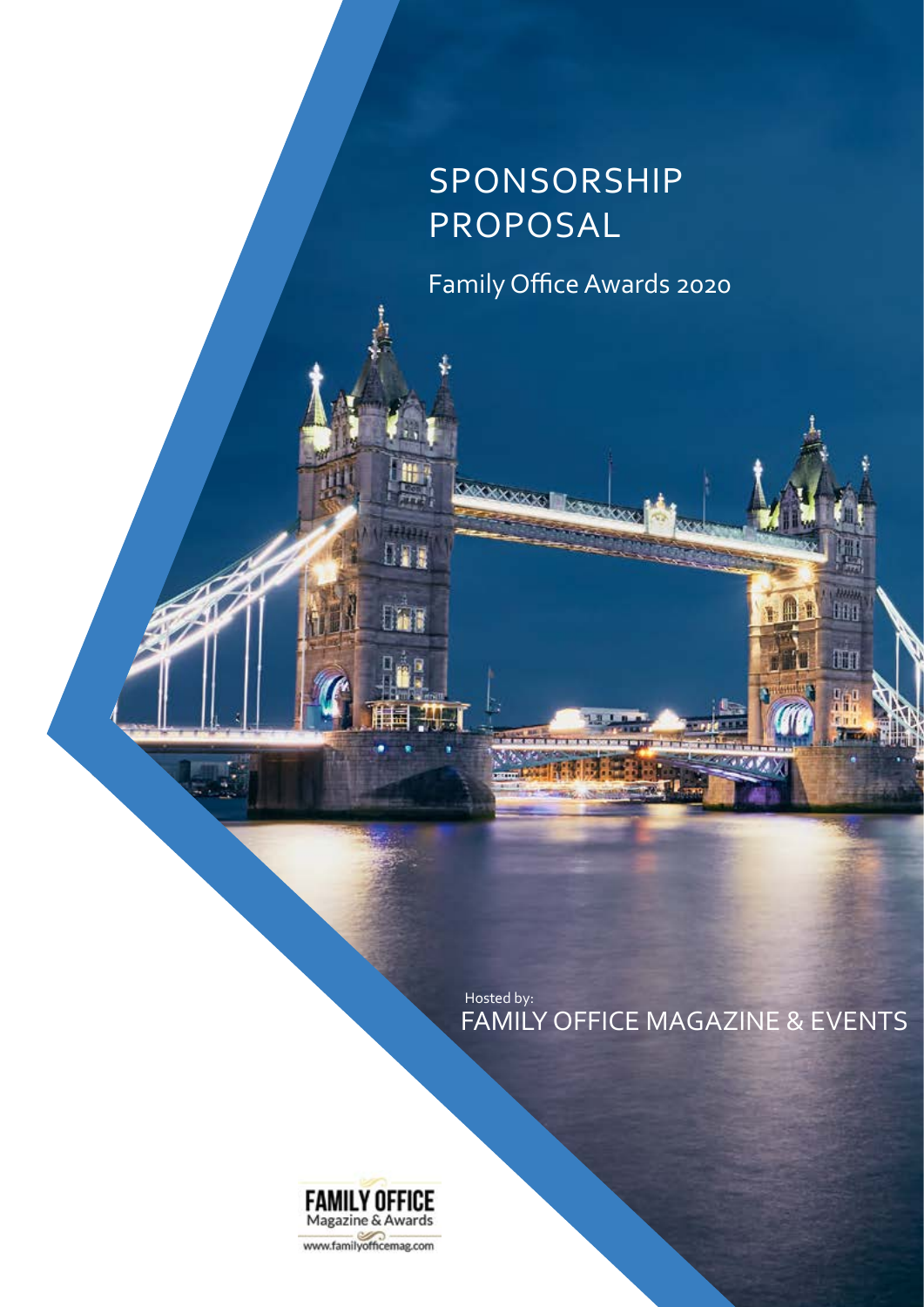# THE PREMIER AWARDS FOR THE FAMILY OFFICE AND WEALTH SPACE

THE PREMIER AWARDS FOR THE FAMILY OFFICE AND WEALTH SPACE

#### The Who's Who of Wealth

#### Nominations.

The nominees for the 2020 awards include leading experts from many of the World's renowned institutions within the Family Office, Private Banking and Wealth Management. Also, we have categories from the Fine Art sectors whom we have been working with over the past five years. Nominations are also open to any company, service or institution who have achieved excellence in their respective fields.

Institutions we have worked with include Arbuthnot Latham private bank, Bank of America, Bank of Singapore, Deloitte, Manulife Asset Management, Caplin & Drysdale, Merrill Lynch, City Private Bank, JP Morgan, Sanadaire, BNY Mellon, PWC, Ernst & Young, Camden Wealth, Shillings, BMO Private Bank, BOS Wealth Management, ING Private Bank, Frost Bank, Private Bankers, TSG Europe, Piraeus Private Bank, Global Family Offices, Trusted Family, Family Office Institute. Blackrock, Fuchs & Associés Finance, Credit Suisse, Northwood Family Office, Lugen Family Office, Guernsey Finance, Family Office Association, FOSS Family Office Services Switzerland, Royce Research, Luxembourg For Family Office, Schroder & Co Bank Zurich and many others.

The 2020 awards and dinner will be our largest event, with over 300 representatives present. The dinner is a significant fixture of the international Family Office and Wealth space calendar with prominent UHNWI guests attending from all parts of the UK and

overseas.

The Family Office Awards 2020 is honouring best of the best from the Family Office Space and the Art World in several categories. Also, FOA2020 will be recognising the contributions of over 800 guest writers and contributors for Family Office Magazine and Art and Museum Magazine.

#### Family Office Categories:

- Contributor of the Year
- Best Writer of the Year
- Best Family Office
- Wealth Management Firm of the Year
- Private Bank of the Year
- Best Conference Provider
- Best Service provider
- Person of the Year 2020



#### Art & Museum Catagories

- Contributor of the Year
- Best Service Provider
- Museum/Art Resort of the Year
- Best Writer of the Year
- Artist of the Year
- Art Gallery of the Year
- Best Art Fair 2019
- Auction House of the Year
- Person of the Year 2020



## ABOUT The Awards

#### FOA2020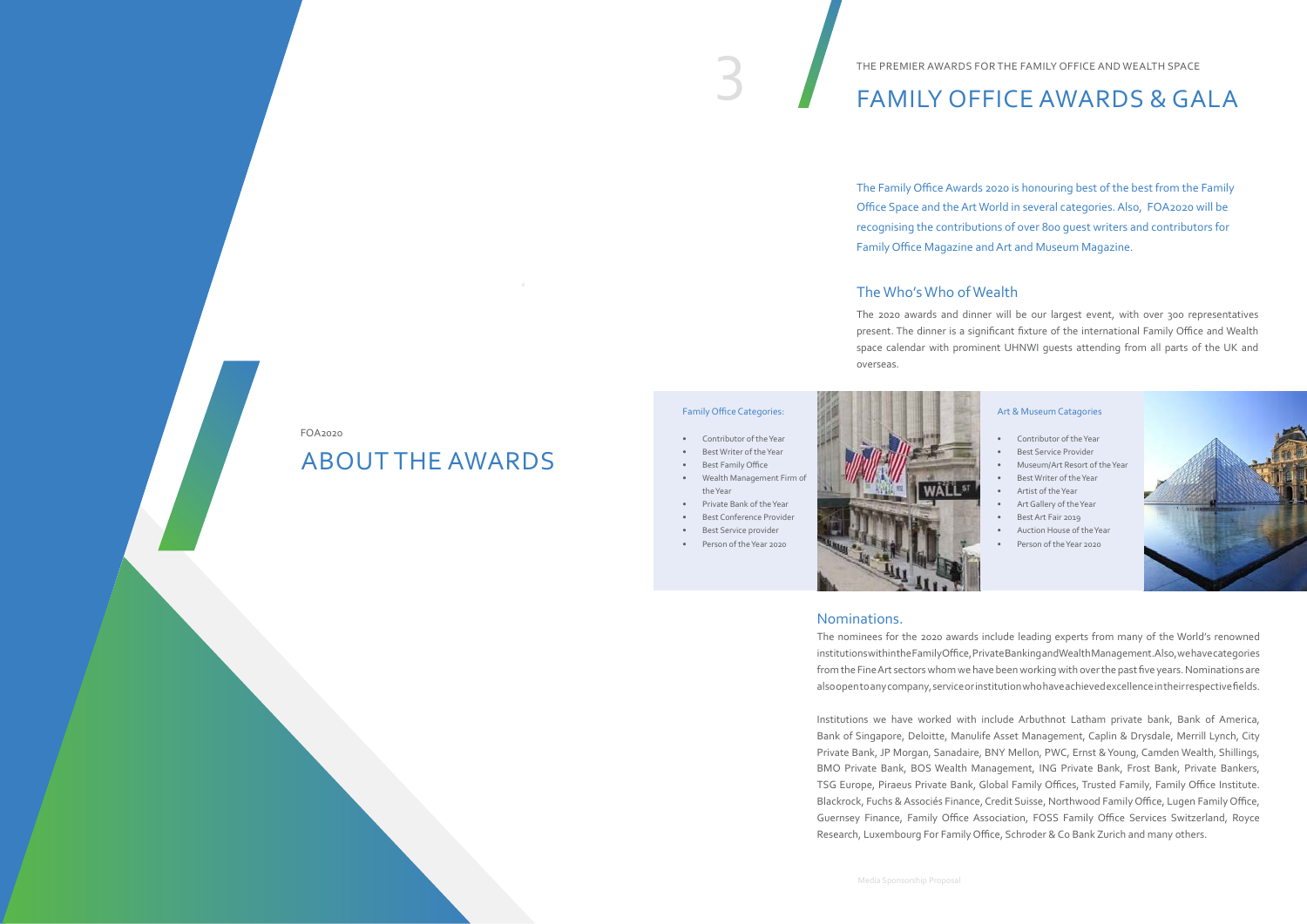5

## FAMILY OFFICE MAGAZINE



HOSTED BY:

Family Office Magazine is the most respected premium quality "Family Office" magazine in the World that caters to an ultra-wealthy audience of Family Office Members and Principals who make up the wealthiest and most influential sector in the World. Family Office Magazine is a quarterly publication and is the World's leading Family Office publication that reaches 28,000 influential ultra-wealthy readers in over 90 countries. We have over 700 guest writers who contribute regular articles for Family Office Magazine that cover all family office-related topics and news. In addition, we include luxury and lifestyle and coverage many of the leading Family Office and Wealth Management events around the World.

As the worlds leading predominant Family Office Publication, we are hosting the single most important top-level Family Office event in the international wealth space and is a date not to be missed each year.

Art & Museum Magazine is a supplement to Family Office Magazine and is distributed to a database made up of wealthy collectors and Family Offices. Art & Museum has articles and contributions from many of the worlds leading art experts and professionals who write on a broad range of topics including art collecting, investing in art, exhibitions, events, auctions, fine art law, forensics and much more. We communicate the business of fine art and art investment to the Family Office, Wealth Management and Private Banking sectors.

Art & Museum has strategic partnerships with many of the worlds leading Art Fairs and Conferences including the Deloitte's Art & Finance Conference, Art Market Unconference, Asia Contemporary Art Show, Vancouver Art Fair, The Art Business Conference, British Art Fair, Volta, Winter Art & Antique Fair Olympia and more.



# 5 Family Office MAGAZINE

tHE fAMILY oFFICE aWARDS AND dINNER IS HOSTED BY

## About Family Office Magazine & Events

## About Art & Museum Magazine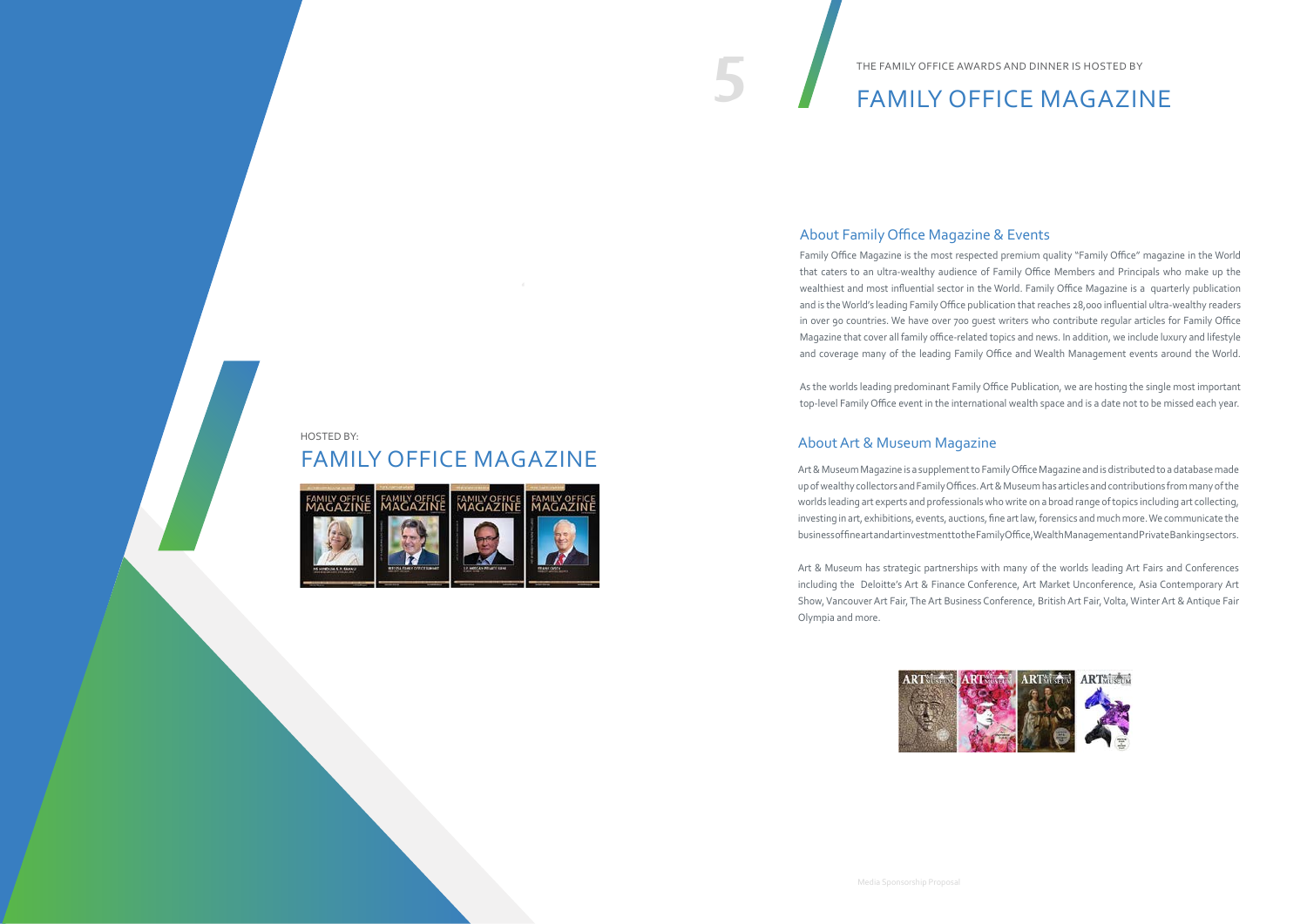## VENUE AND SCHEDULE



Friday 23 rd October 2020 (\*TBC) The Family Office Awards 2020 will take place at the Sheraton Grade II listed ballroom and is one of London's most elegant and last examples of Art-Deco architecture. The Grand Ballroom is spread over three levels, ensuring that our guests experience something new at our VIP event.

Our guests will be welcomed into the Silver Gallery and sip a glass of champagne on the Balcony, overlooking the Grand Ballroom and its original cabaret stage and rose gold

features.



#### Awards and Dinner Schedule

18:30 Champagne/Cocktail Reception 19:00 Guests are seated 19:25 Welcome from guest speaker 19:30 Dinner 20:15 An Introduction from our Founder and CEO, Ty Murphy 20.30 The Awards Ceremony 22:00 Live Charity Auction in aid of "The Reunite Foundation." 22:30 to 1.00 am Entertainment & Dancing

The 2020 awards and dinner will be our largest event ever with 300 representatives present. The dinner is a significant fixture of the international Family Office and Wealth space calendar with prominent UHNWI guests attending from all parts of the UK and overseas.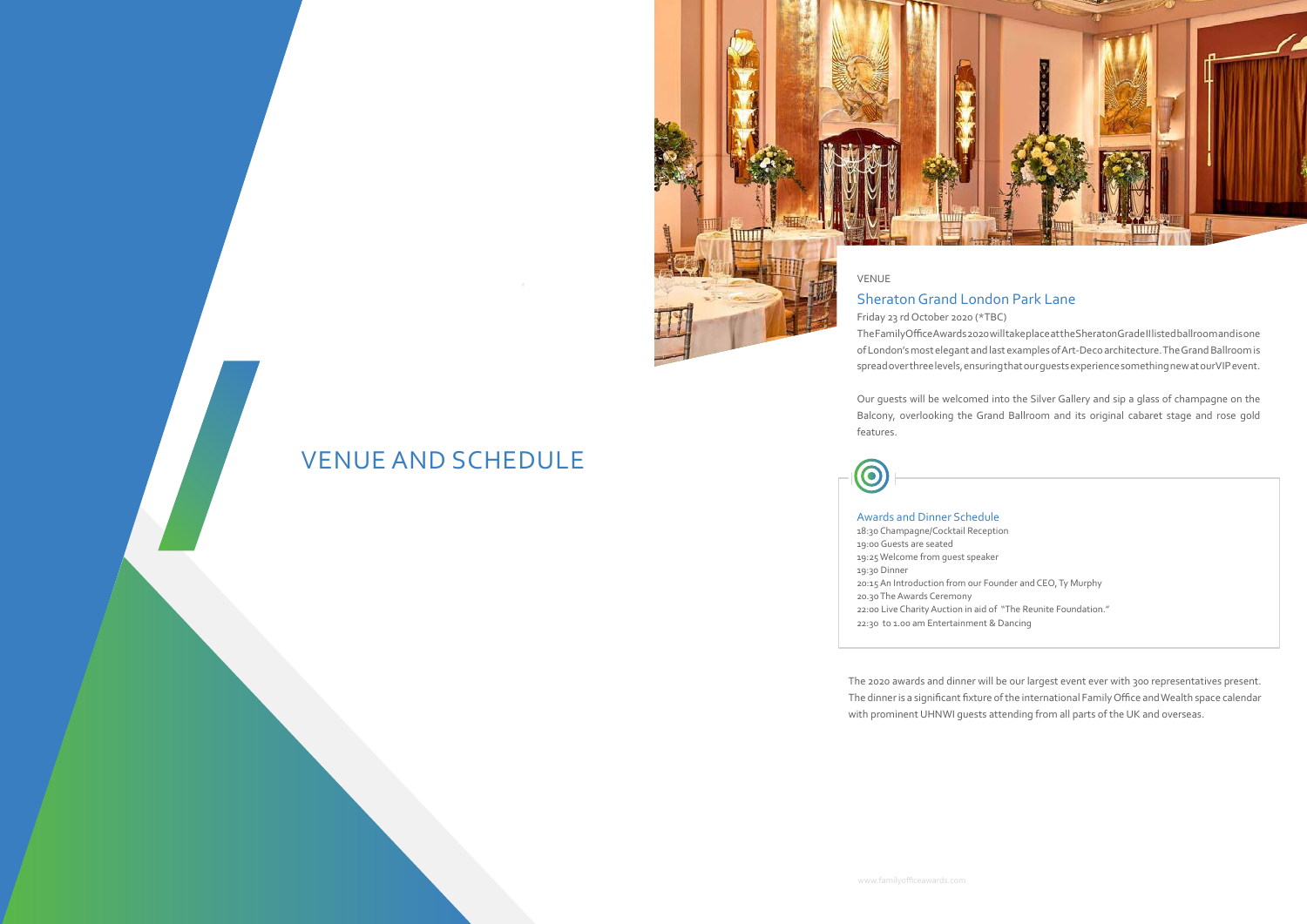# SPONSORSHIP

# 9 DETAILS OF SPONSORSHIP

The "Family Office Awards 2020" presents a unique opportunity for sponsors to highlight their business and services to a large gathering of Family Office and Wealth professionals, and target an influential and decision-making audience comprising of the industry professionals, competitors and peers alike from the Family Office, Wealth Management and Wealth sectors.

#### **Benefits**

The Sponsors of The FOA-2020 event will stand out from their competitors and showcase their brand and services while increasing their company profile to the international audience the awards will be marketed to and also to attendees of this premium event.

The Sponsors will be marketed as a key industry leader and supporter of the awards and will receive acknowledgement before, during and after the awards via all marketing materials, our website, and enjoy a significant relationship with the delegates during the awards and social activities where they can network in a relaxed environment.

## Packages

The premium sponsorship packages we offer will allow our sponsors to maximise their presence at our flagship Family Office Awards event. Each premium level provides a set of core benefits plus additional benefits depending on the sponsorship level.

Sponsorship is limited, and opportunities are reserved on a first-come, first-serve basis.

For further information on our sponsorship opportunities, please contact Toni Muricu on info@familyofficeawards.com or telephone on +44 (0) 207 1936303

FOA-2020 Award Sponsorship Opportunities will place your brand in front of a "Who's Who" audience of UHNWIs, Family Office, Wealth Managers, Private Bankers, Royals, Celebrities and the World's Media while generating funds from a charity auction to help the Reunite Foundation's and the Global Fine Art Awards.

#### **Opportunity**

*"We provide sponsorship opportunities to help meet your company's specific marketing needs and budget."*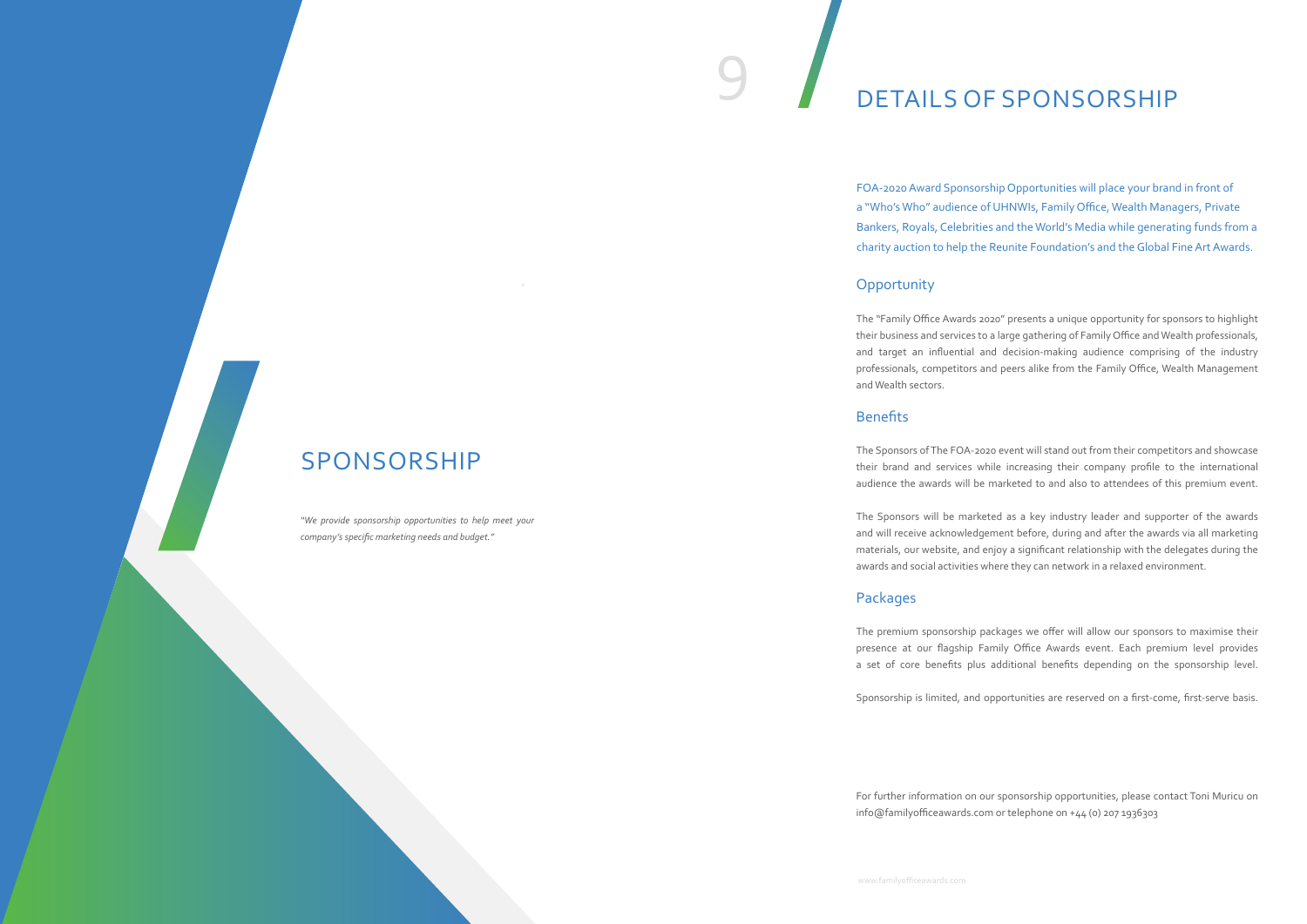# SPONSORSHIP OPPORTUNITIES<br>DI ATINIIIM SPONSOP PLATINUM SPONSOR





#### SPONSORSHIP OPPORTUNITIES







#### Sponsorship will include:

- Opportunity to give a five  $(5)$  minute introduction at the Awards Gala Dinner
- Opportunity to present the "Person of the Year Award" at the Award Gala Dinner
- Company name and logo will appear predominately on all releases, event literature and on FOA2020 and Family Office Magazine websites
- Opportunity to have a corporate logo on the awards on screen presentations
- Places on the Top Table at the Dinner & Awards
- Two Full Page Advert in the Family Office Awards 2020 event program
- Front Cover & editorial in Family Office Magazine special issue distributed at Awards and database
- Opportunity to have a dedicated roll-up banner display in the champaign reception area
- A dedicated email will be sent to Family Office Magazine databases promoting the Platinum Sponsor company
- Opportunity to give a Corporate Gift to Attendees
- Logo Printed on Dinner Brochure and Tickets
- 20% discount on table prices.

•

• 10 x complimentary guest tickets to attend the awards

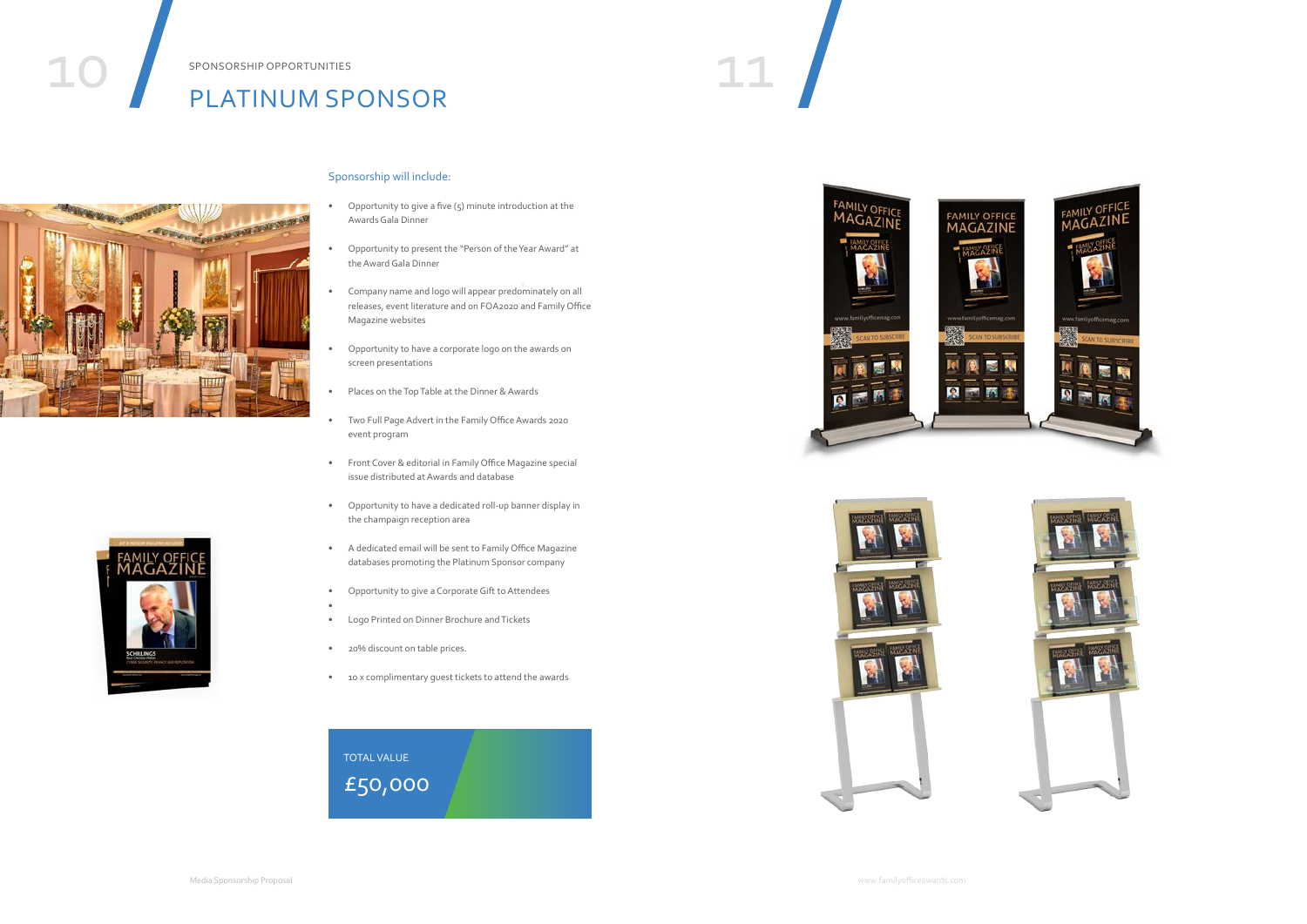# SPONSORSHIP OPPORTUNITIES





GOLD LEVEL

SILVE R

£30,000



£25,000

Sponsorship privileges and responsibilities will include:

- Company name and logo will appear predominately as the Gold Sponsor on all releases, event literature and FOA2020 amd Family Office Magazine websites
- Company logo included on signage and AV at the FOM2020 Awards as Gold Sponsor
- Opportunity to Present the "Best Family Office Award"
- One page advertisement in one edition of Family Office Magazine/Event Program
- A 1000 word editorial in the special Issue and Event Program of Family Office Magazine
- Opportunity to give a Corporate Gift to Attendees
- Video Interview of your company that will appear on the Family Office Awards Channel
- A 15% discount on additional table/ticket prices
- 7 x complimentary guest tickets to attend the awards and Gala Dinner
- Banner Advert on the FOA2020 Website

#### Sponsorship privileges and responsibilities will include:

- Company name and logo will appear predominately as the Silver Sponsor on all event literature and FOA2020 and Family Office Magazine websites
- Company logo included on signage and AV at event as Silver Sponsor
- Opportunity to Present the "Best Private Bank Award"
- A mention in all press releases sent about the awards
- One half-page advertisement in one edition of Family Office Magazine/Event Program
- Video Interview of your company that will appear on the Family Office Awards Channel
- 10% discount on table/ticket prices
- 5 x complimentary guest ticket
- Banner Advert on the FOA2020 Website

#### Sponsorship privileges and responsibilities will include:

- Your company name and logo will appear predominately as the Bronze Sponsor on all event literature and FOA2020 and Family Office Magazine websites
- Company logo included on signage and AV at the event as Bronze Sponsor.
- Opportunity to Present the "Best Wealth Manager Award"
- A mention in all press releases sent about the awards
- 10% discount on table/ticket price.
- 3 x complimentary quest ticket
- Banner Advert on the FOA2020 Website

Sponsor an award in the different categories. Benefits include, logo on roll up banner, screen and website, present the award on stage, 1000 word article in Family Office Magazine, 2 complimentary tickets.

Benefits include logo on roll up banner, screen and website, banner on tables, mention at opening and closing speech, 1000 word article in Family Office Magazine, 2 complimentary tickets.

Opportunity to sponsor Champaign Reception. Benefits include logo on roll up banner, screen and website, banner on tables, mention at opening and closing speech, 2 complimentary tickets.

Opportunity to become a Wine sponsor. Benefits include logo on roll up banner, screen and website, banner on tables, mention at opening and closing speech, 2 complimentary tickets.

#### SPONSOR AN AWARD

#### DINNER SPONSOR

#### CHAMPAIGN RECEPTION

#### WINE SPONSOR

#### £10,000

#### £15,000

## £7,000

#### £12,000

# ADDITIONAL SPONSORSHIP

Sponsor live band and DJ. Benefits include, logo on screen and website, logo on Roll up banner, mention at opening and closing of awards, 1000 word article in Family Office Magazine, 2 complimentary tickets.

Benefits include logo on rollup banner at awards, mention in an article in Family Office Magazine. 1 complimentary ticket.

Benefits include placement of produce in the award goodie bag to all attendees, logo on website, rollup banner at awards, mention in an article in Family Office Magazine, 2 complimentary tickets.

Benefits include logo on website and rollup banner at awards, mention in an article in Family Office Magazine. 1 complimentary ticket.

#### ENTERTAINMENT SPONSOR

#### GOODIE BAG

## AWARDS SUPPORTER £3,000

#### PARTNER

## £15,000

## £2,500

## £5,000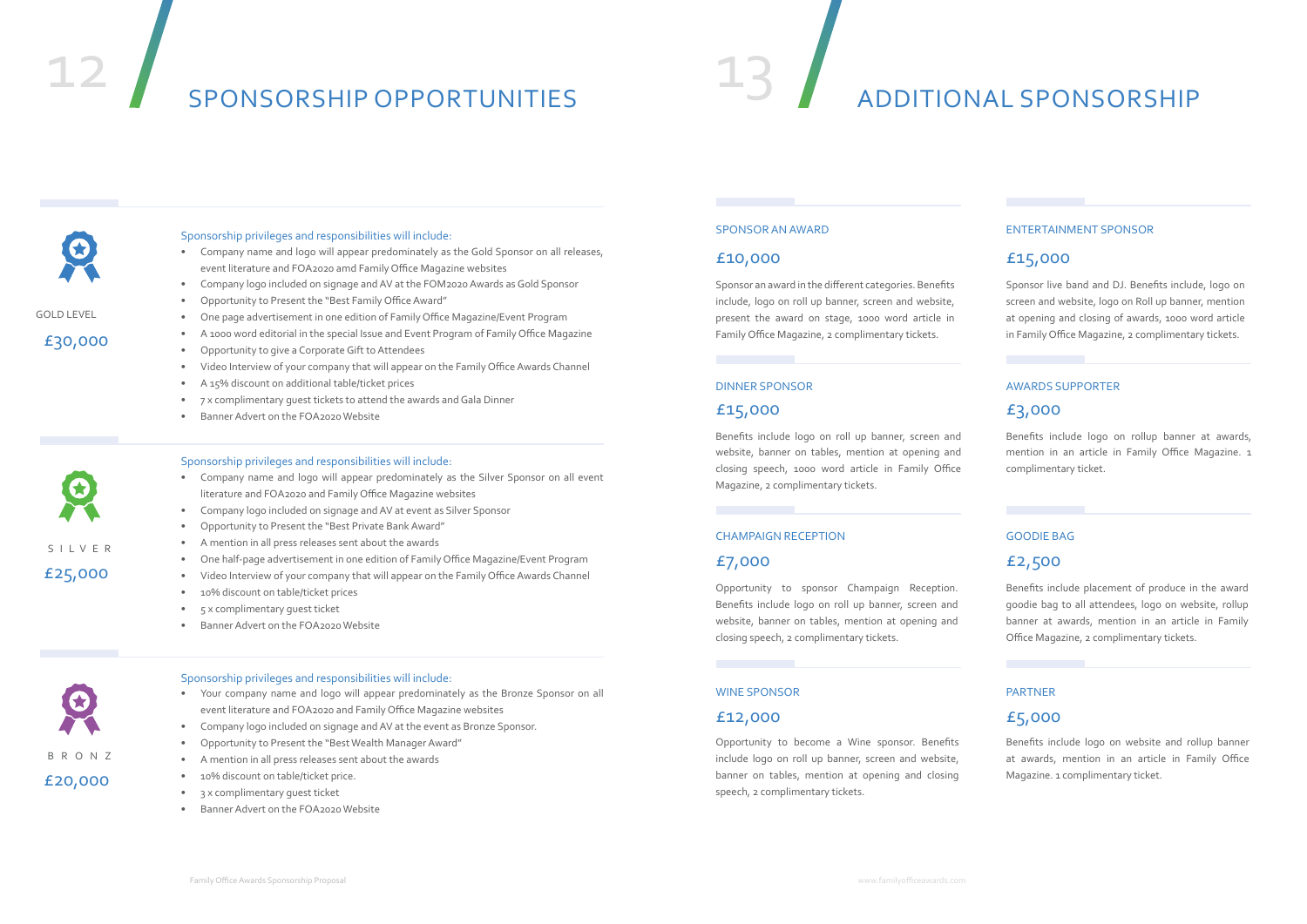| <b>SPONSOR NAME</b> |                                                                           |          |        |        |               |
|---------------------|---------------------------------------------------------------------------|----------|--------|--------|---------------|
| Sponsorship Package |                                                                           | Platinum | Gold   | Silver | <b>Bronze</b> |
| <b>Address</b>      |                                                                           |          |        |        |               |
| Office Phone        |                                                                           |          | Mobile |        |               |
| Email               |                                                                           |          |        |        |               |
| Acn/Abn Number      | <b>Sponsorship Amount</b><br>the control of the control of the control of |          |        |        |               |
|                     |                                                                           |          |        |        |               |

#### DECLARATION

On behalf of the above named sponsor, I agree to commit the sponsorship monies as detailed above.

| ╮ | ignature |  |  |  |
|---|----------|--|--|--|

Date

Name

Position In Sponsor Organization

Once your payment has been processed, we will begin promoting your company as a sponsor.

Please Supply Logo In J-PEG, Eps Format for Inclusions on Relevant Correspondence

(Invitations, Website Collateral, Media Releases, Etc).

Email logo and design in eps or PSD form to info@familyofficemag.com

APPLICATION FORM<br>PACKAGE AGREEMENT 1

#### APPLICATION FORM

# PACKAGE AGREEMENT 1

| <b>First Name</b> |                                                                                                                        |  |
|-------------------|------------------------------------------------------------------------------------------------------------------------|--|
| Surname           | the control of the control of the control of the control of the control of the control of                              |  |
| Position          | the control of the control of the control of the control of the control of the control of                              |  |
| Organization      | the control of the control of the control of the control of the control of the control of                              |  |
| Address           | the control of the control of the control of the control of the control of the control of                              |  |
| Suburb            |                                                                                                                        |  |
| State             | <u> 1989 - Andrea Station, amerikansk politiker (d. 1989)</u>                                                          |  |
| Postcode          | <u> 1989 - An Dùbhlachd an Dùbhlachd ann an Dùbhlachd ann an Dùbhlachd ann an Dùbhlachd ann an Dùbhlachd ann an Dù</u> |  |
| Phone             |                                                                                                                        |  |
| Fax               |                                                                                                                        |  |
| Email             |                                                                                                                        |  |

Should you wish to confirm sponsorship, please return this form to info@familyofficemag.com

Your signature below is taken as authorised acceptance of the sponsorship entitlements as per the Sponsorship Proposal and acceptance of the terms and conditions. Our Full terms and conditions can be found below.

Total Amount \_\_\_\_\_\_\_\_\_\_\_\_\_\_\_\_\_\_\_\_\_\_\_\_\_\_\_\_\_\_\_\_ Sign \_\_\_\_\_\_\_\_\_\_\_\_\_\_\_\_\_\_\_\_\_\_\_\_\_\_\_\_\_\_\_\_\_

## PACKAGE AGREEMENT 2

APPLICATION FORM

#### SPONSOR VALUES SPONSOR CONTACT DETAIL:

All amounts are in UK Sterling (GBP), unless indicated otherwise.

| SPONSOR AN AWARD        | £10,000 |
|-------------------------|---------|
| <b>DINNER SPONSOR</b>   | £20,00  |
| ENTERTAINMENT SPONSOR   | £15,000 |
| <b>WINE SPONSOR</b>     | £12,000 |
| <b>GOODIE BAG</b>       | £2,500  |
| CHAMPAIGN RECEPTION     | £7,000  |
| <b>PARTNER</b>          | £5,000  |
| <b>AWARDS SUPPORTER</b> | £3,000  |
| <b>TABLE BANNER</b>     | £3,200  |
| <b>INVITATIONS</b>      | £2,500  |
| <b>SPEAKER</b>          | £20,000 |

#### Conference Brochure Advertising

| Full Page    | £4,000 |
|--------------|--------|
| Half Page    | £3,000 |
| Quarter Page | £1,750 |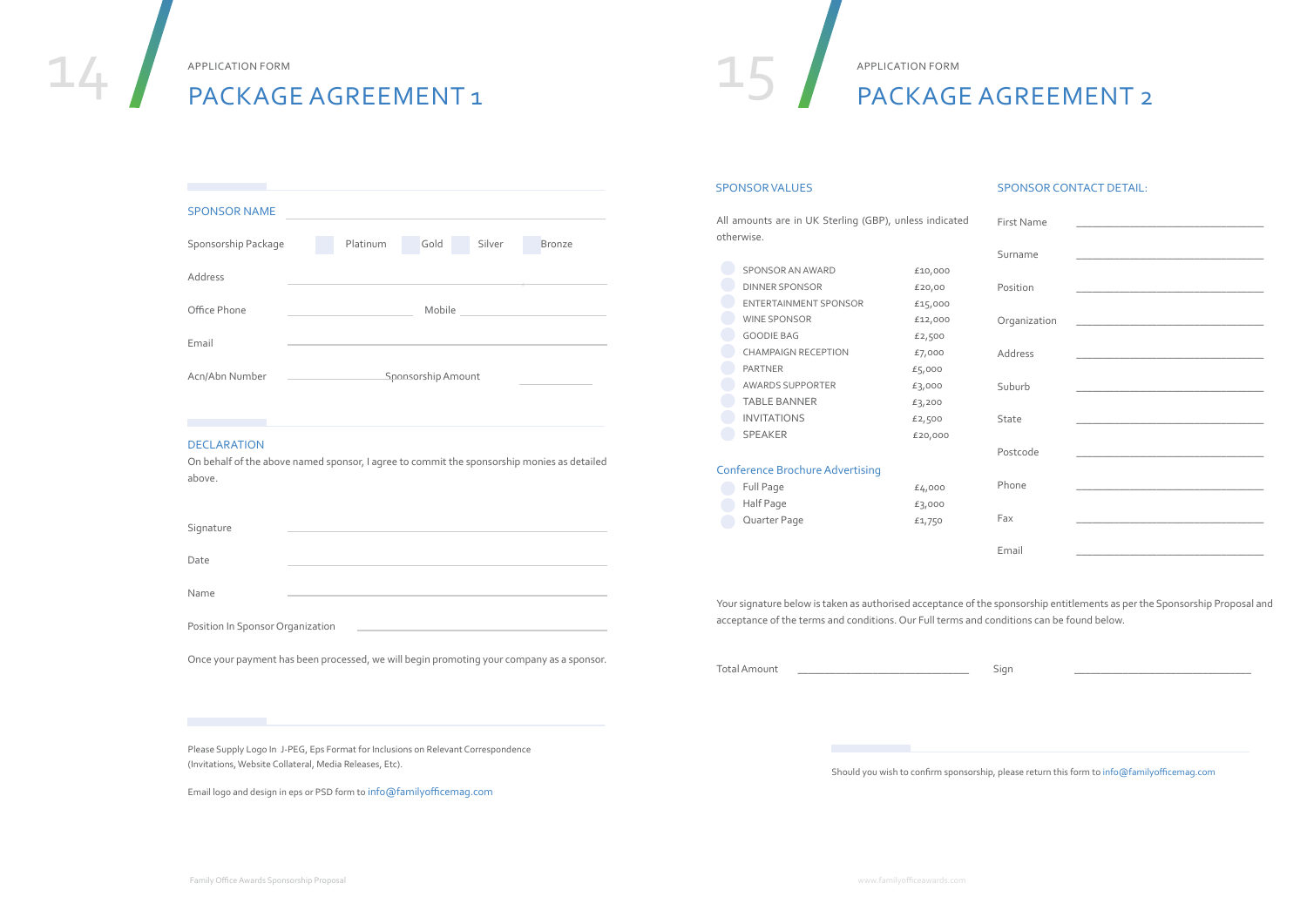| PAYMENT INFORMATION:                                                                              | <b>CONTACT INFORMATION:</b> |                                  |
|---------------------------------------------------------------------------------------------------|-----------------------------|----------------------------------|
| Please send me an invoice                                                                         | Company Name                | Contact Person                   |
| Please charge my credit card<br>Card Type: Debit / Visa / MC / Discover                           | E-mail Address              | Phone Number                     |
| Card Number                                                                                       | Address 1                   | Address <sub>2</sub>             |
| Security Code<br>Expire Date                                                                      | Country                     | Zip                              |
| <b>TICKETS AND TABLES:</b><br>(Please check one)                                                  | Table of 10 £9,000          | 5 Tickets £4,250<br>1Ticket £950 |
| Once we receive your completed form, Our staff<br>will contact you to discuss event arrangements. |                             |                                  |
|                                                                                                   | <b>Total Sponsor Amount</b> | Signature                        |

Please fill out the following form to confirm your you Table or Tickets. Completed forms can be returned to Family Office Awards, at info@familyofficemag.com or telephone us on (+44) 20 7193 6303 with any questions.

| <b>PAYMENT INFORMATION</b> |
|----------------------------|

# TICKETS AND TABLES TICKETS AND TABLES

\_\_\_\_\_\_\_\_\_\_\_\_\_\_\_\_\_\_\_\_\_\_\_\_\_\_\_\_\_\_\_\_\_ \_\_\_\_\_\_\_\_\_\_\_\_\_\_\_\_\_\_\_\_\_\_\_\_\_\_\_\_\_\_\_\_\_

Name Date

APPLICATION FORM

# TERM & CONDITION

What doesyour sponsorship mean?

#### Payment

- All prices listed are in GB Pound Sterling.
- All payments must be made in GB Pound Sterling.
- Paypal, direct transfers and credit card payments will be accepted.

#### Sponsors Responsibilities

It is the responsibility of the sponsor to provide the materials contained in the package, once a commitment has been made. Companies that get the most from their sponsors are those who actively promote their presence at the conference and provide the necessary materials at the

right time.

Once your preferred sponsorship package has been negotiated, We will prepare a Sponsor Agreement for your signature. Please sign and returned within the timeframe required.

#### Sponsorship Cancellation Policy

Cancellation sponsor must be made in writing. Please note that the cancellation policy detail will be described in the Terms and Conditions included with the Sponsorship Agreement.

#### Disclaimer

The rights contained in this document is offered on the basis, that the confirmation sponsor involvement is received before the deadline specified by the Event Organisers (eg the production of promotional material). We reserve the right to change this package to change the format of the program subjects.

Media Sponsorship Proposal Media Sponsorship Proposal